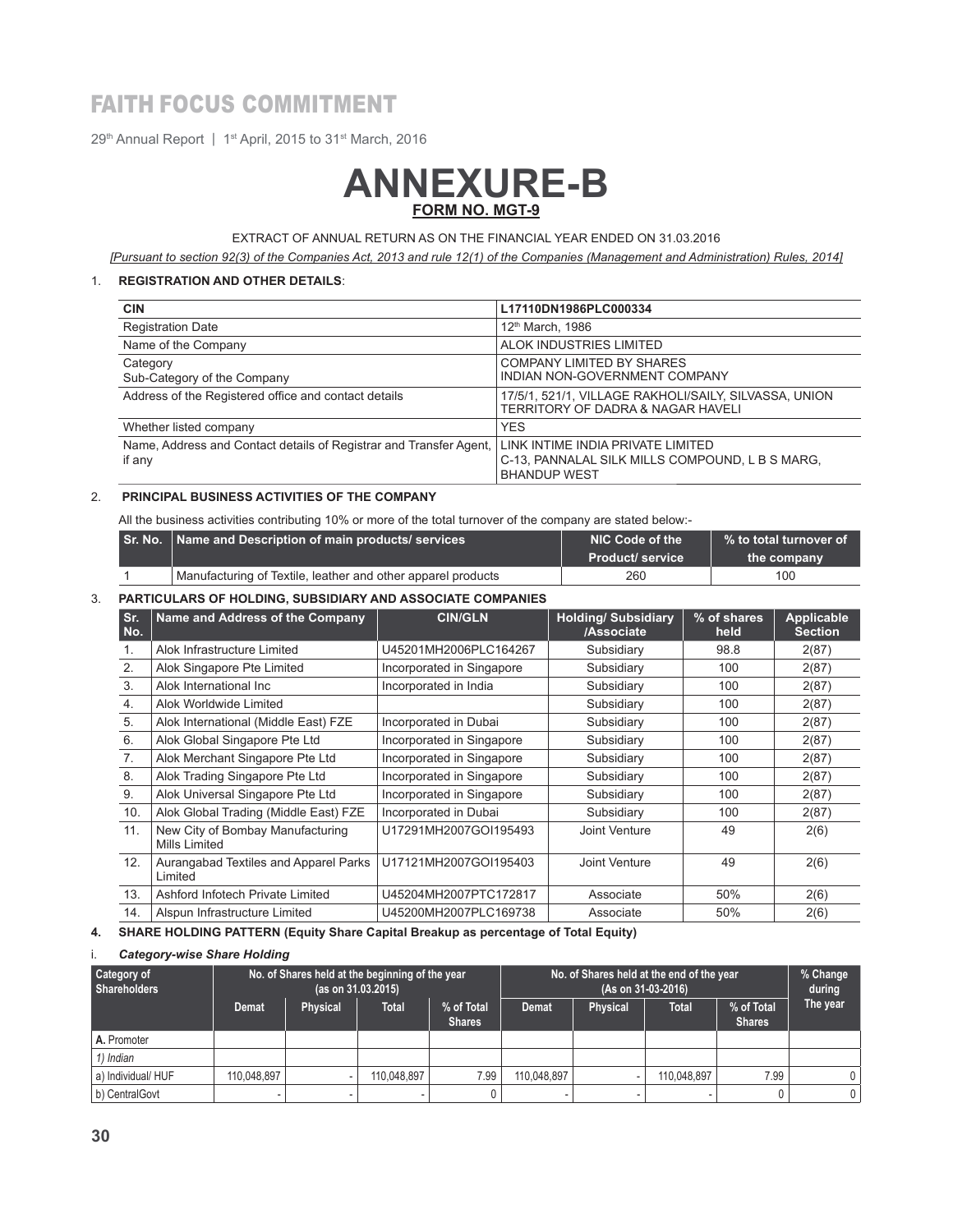

# **ANNEXURE-A**

#### **(A) CONSERVATION OF ENERGY:**

In line with the company's commitment towards conservation of energy, all units continue with their endeavor to make more efficient use of energy through improved operational and maintenance practices. The measures taken in this direction at the units are as under:

- 1. Rain water harvesting for bore wells;
- 2. Installation of additional capacitors for further improvement in power;
- 3. Installation of Voltage Stabilizer in lighting circuit to reduce in power consumption;
- 4. Installation of LED Tubelights in Head office and plants;
- 5. Regular checking and repairing of water leakages for reduction in energy consumption;
- 6. Energy audits are being conducted periodically;
- 7. Load on air-conditioning plant reduced by introducing special methods;
- 8. Increase in temperature of feed water for saving on coal consumption in boilers;
- 9. Replaced inefficient motors with energy efficient motors;
- 10. Caustic handling system has been installed on process machines;
- 11. Employees have been trained in energy conservation measures;
- 12. Shades were covered by installing Natural ventilation equipment;
- 13. Heat recovery from CRP hot water to boiler feed;
- 14. Made use of waste water generated by cooling coil moisture;
- 15. Trimming of impellers to save on power consumption in chilled water pumps

#### **(B) TECHNOLOGY ABSORBTION**

- 1. Special measures taken to reduce the load on air-conditioning plant.
- 2. Applying appropriate voltage to lighting circuits.
- 3. Natural ventilation equipment installed on the shades to conserve energy.
- 4. Optimum choice of power factor improvement capacitors for improvement in power factor.
- 5. Replacement of fixed speed compressors with Variable speed compressors.
- 6. Use of inherent fire retardant fibres for making inherent Fabrics.
- 7. Caustic handling system on process machines installed.
- 8. Reduction of maximum demand by even distribution of daily load and through increased efficiency of plants..

#### **(C) IMPACT OF THE MEASURES AT (A) AND (B) FOR REDUCTION OF ENERGY CONSUMPTION AND CONSEQUENT IMPACT ON THE COST OF PRODUCTION:**

The energy conservation measures undertaken have resulted in reduction in energy consumption and losses and improving the overall production performance

#### **(D) RESEARCH AND DEVELOPMENT (R & D)**

The Company has well established R & D facilities for carrying out research in areas of technical textiles and polyester yarn. The company incurred following expenditure on R & D during the period.

|                       |                           |          | .     |
|-----------------------|---------------------------|----------|-------|
| <b>Plant Location</b> | <b>apital</b>             | acurrina | Total |
| <b>- </b><br>3ilvaeea | $\Delta$ $\Omega$<br>2.10 | 8.06     | 10.24 |

 $(\bar{\tau}$  Crore)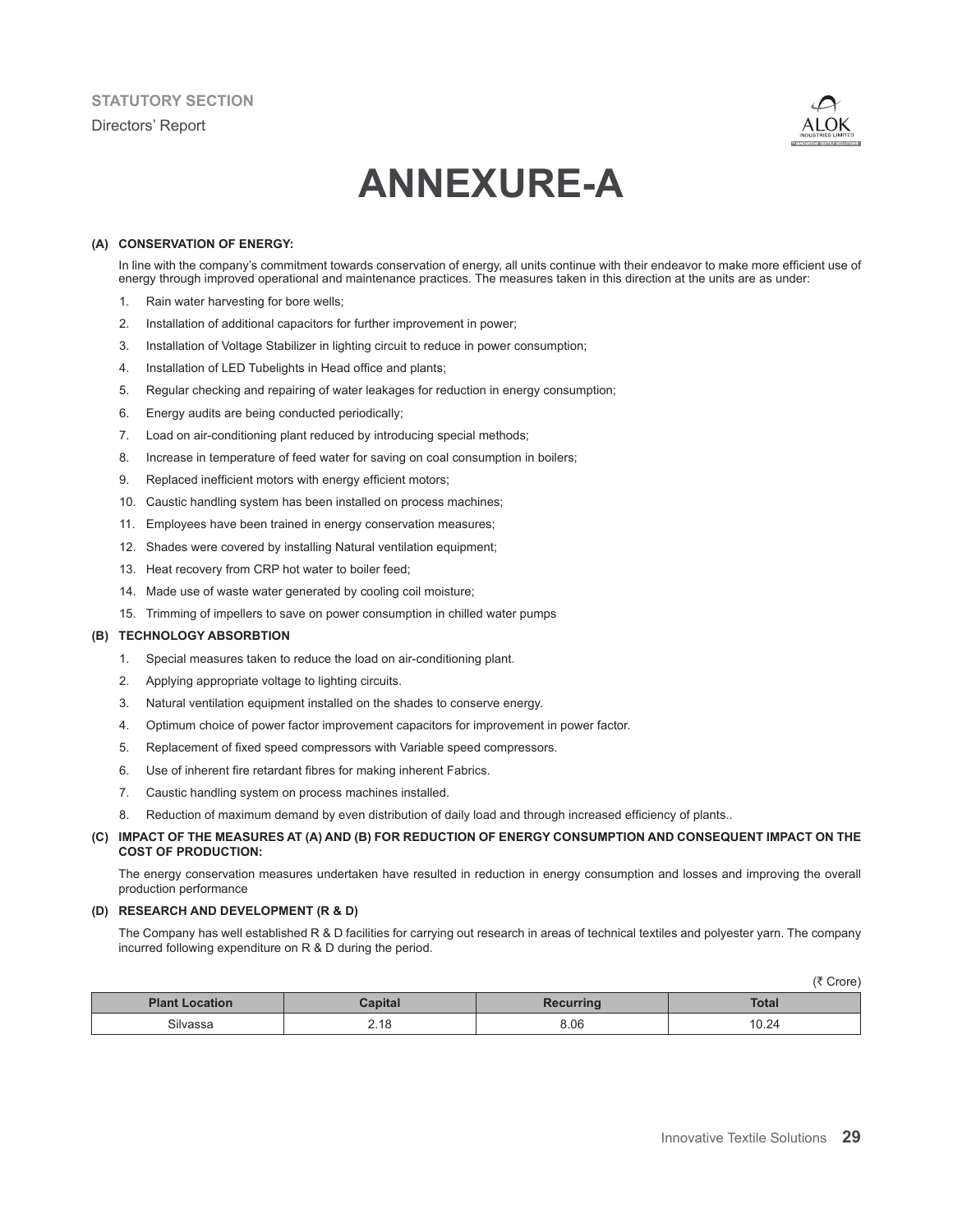### FAITH FOCUS COMMITMENT

29<sup>th</sup> Annual Report | 1<sup>st</sup> April, 2015 to 31<sup>st</sup> March, 2016

#### **27. General**

 Your Directors state that no disclosure or reporting is required in respect of the following items as there were no transactions on these items during the year under review:

- 1. Details relating to deposits covered under Chapter V of the **Act**
- 2. Issue of equity shares with differential rights as to dividend, voting or otherwise.
- 3. Issue of shares (including sweat equity shares) to the employees of the Company under any scheme.
- 4. No fraud has been reported by the Auditors to the Audit Committee or the Board.
- 5. The Company does not have any scheme of provision of money for the purchase of its own shares by employees or by trustees for the benefit of employees.

#### **Disclosures under the Companies Act 2013 and Listing Regulations**

- (1) Composition of Audit Committee has been disclosed in the Corporate Governance Report annexed to this report
- (2) Policy on Sexual Harassment of Women at Workplace.

 The Company has zero tolerance for sexual harassment at workplace and has adopted a policy against sexual harassment in line with the provisions of Sexual Harrasment of Women at Workplace (Prevention, Prohibition and Redressal) Act, 2013 and the rules made thereunder.

 Your Directors further state that during the year under review, there were no cases filed pursuant to the Sexual Harassment of Women at Workplace (Prevention, Prohibition and Redressal) Act,2013.

(3) Familarision Programme for Independent Directors:

 In compliance with the requirements of SEBI Regulations, the Company has put in place a familiarization programme for the Independent Directors to familiarize them with their role, rights and responsibility as Directors, the working of the Company, nature of the industry in which the company operates, business model etc. The details of the familiarization programme are explained in the Corporate Governance Report. The same is also available on the website of the Company www.alokind.com.

(4) Particulars of Loans / Guarantees and Investments and Securities provided by the Company

 Details of Loans, Guarantees and Investments covered under the provisions of section 186 of the Companies Act, 2013 are given in the Financial Statements.

#### **28. Acknowledgements**

 Your Directors place on record their deep appreciation to employees at all levels for their hard work, dedication and commitment. The enthusiasm and unstinting efforts of the employees have enabled the Company to provide higher levels of consumer delight through continuous improvement in existing products and introduction of new products.

 The Board places on record its appreciation for the support and co-operation, your Company has been receiving from its suppliers, redistribution stockiest, retailers, business partners and others associated with the Company as its trading partners. It will be the Company's endeavourto build and nurture strong links with the trade based on mutuality of benefits, respect for and cooperation with each other, consistent with consumer interests.

 The Directors also take this opportunity to thank all Investors, Clients, Vendors, Banks, Government and Regulatory Authorities and Stock Exchanges, for their continued support.

For and on behalf of the Board

**Dilip D. Jiwrajka Managing Director Surendra B. Jiwrajka Joint Managing Director**

Place: Mumbai Dated: 30th May, 2016